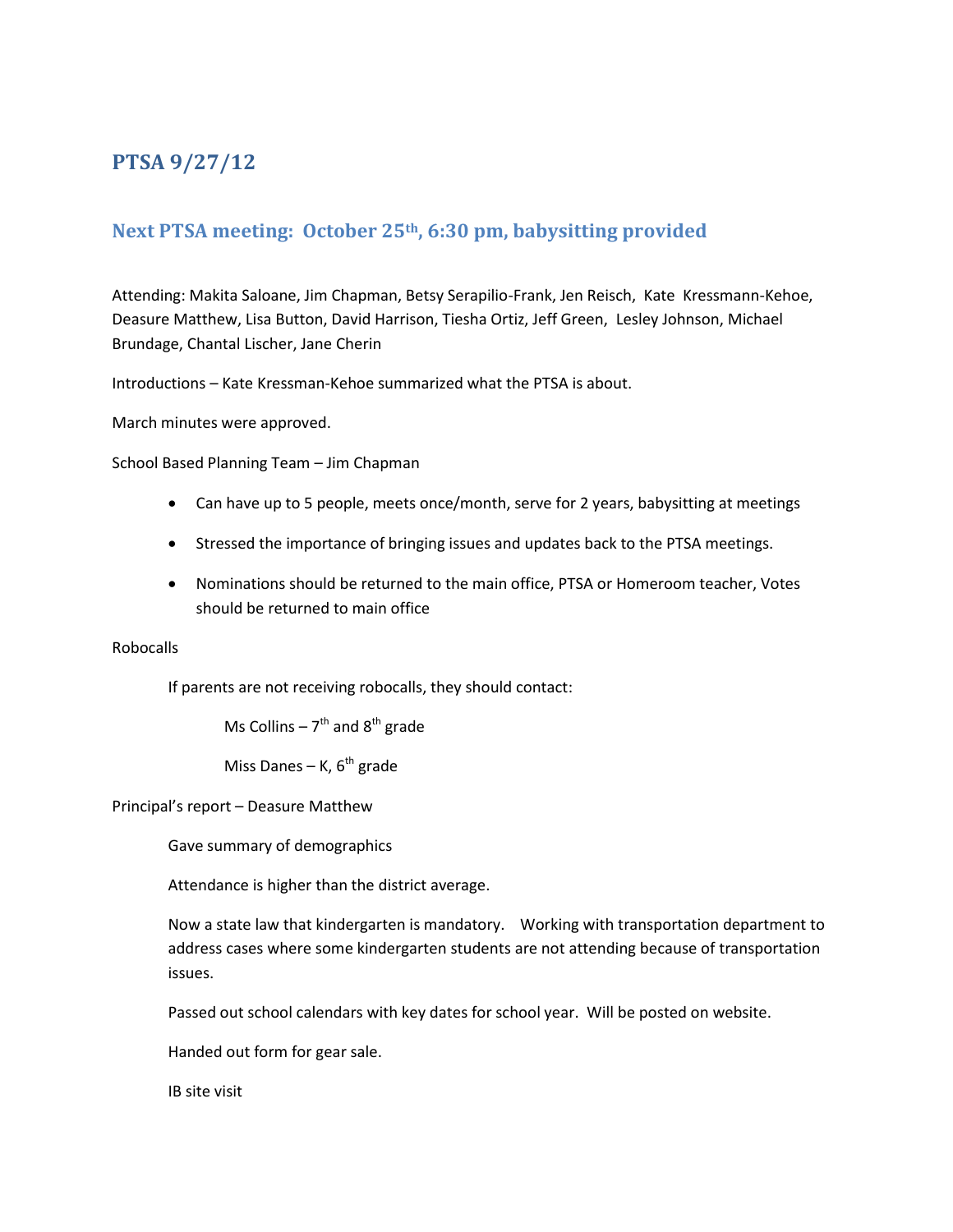November is IB site visit.

This is a joint application with Wilson Commencement.

Stressed importance of keeping the district's financial commitment to IB K-12 program, (parent input is welcome).

Visit will be looking for evidence of student work.

Takes 3 years for full application.

Ongoing - Every 5 years, submit data to keep accreditation.

Parent/Teacher conferences on 10/9/12 from 5-7 pm.

 $7<sup>th</sup>$  and  $8<sup>th</sup>$  grade field trip – Chantal Lischer

Washington DC sometime next spring, approximately \$380 per student,

#### Mandarin Chinese

Offered through a grant to K and  $8<sup>th</sup>$  grade.

Working to incorporate as a 3<sup>rd</sup> language.

# Title 1 funding

If events are related to the curriculum, can get Title 1 funding.

Allocations are not out yet, funds to schools with high poverty

Goal is parent engagement

Must document uses for money.

# Fundraising Needs:

Mats – Deasure paid for them

\$200 for National Honor Society pins and other items

\$235 for insurance

Broke into groups to discuss fundraising ideas:

Barnes and Noble book fair – Jane Cherin will organize, Scrip sales (gift cards) – Lesley Johnson and Jen Reisch will plan how to execute, Box tops, Clothing donation/sale (with stores such as